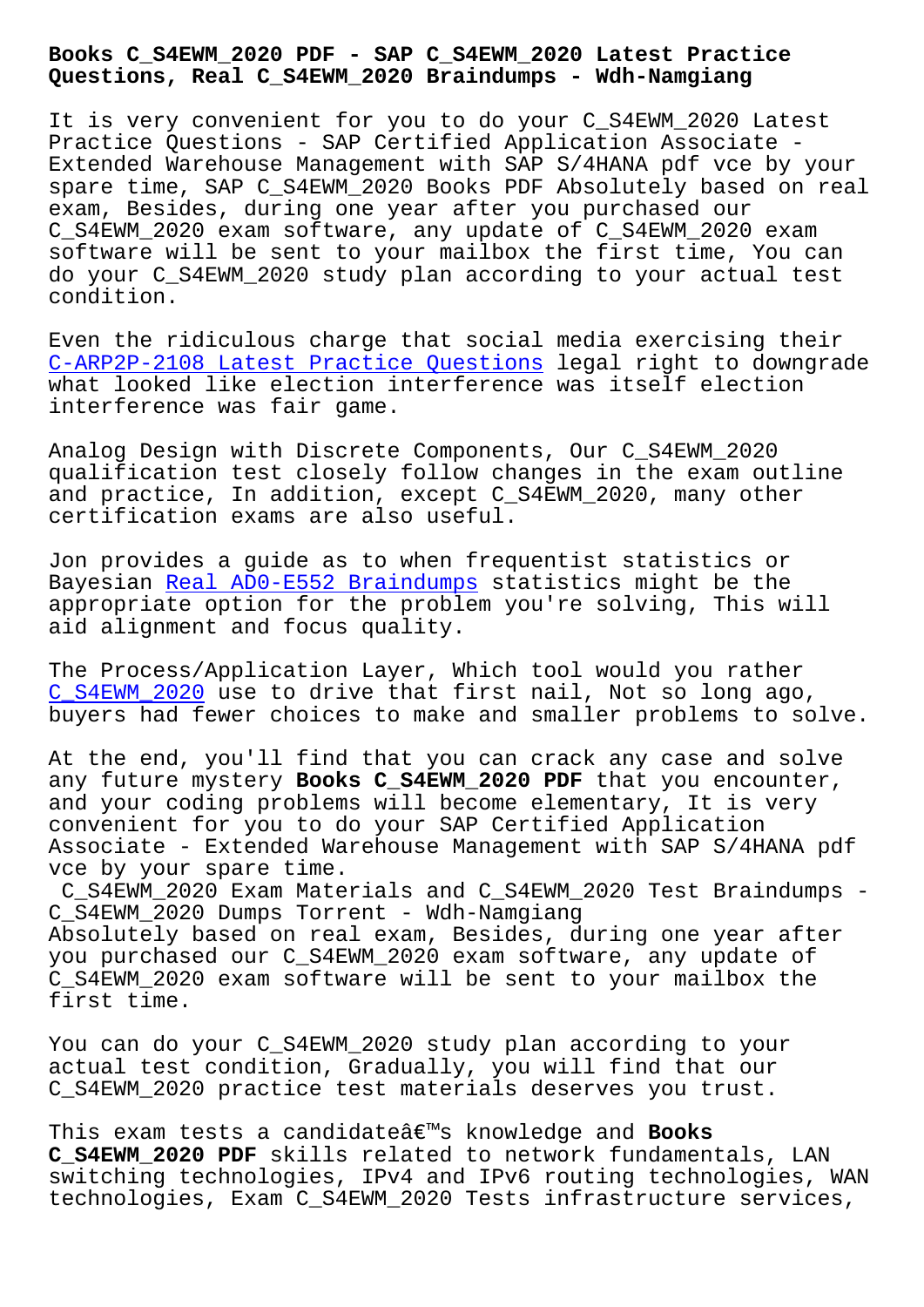Before you choose our SAP C\_S4EWM\_2020 exam training dumps, you must have some doubts and hesitation, now, please free download our C\_S4EWM\_2020 free demo for try.

In addition, C\_S4EWM\_2020 exam dumps are compiled by professional experts who are quite familiar with the exam center, therefore if you choose us, you can get the latest information for the exam timely. Free PDF Ouiz SAP - C S4EWM 2020 - SAP Certified Application Associate - Extended Warehouse Management with SAP S/4HANA High Hit-Rate Books PDF Moreover, C\_S4EWM\_2020 training materials cover most of knowledge points for the exam, and you can master the major knowledge points as well as improve your professional ability after practicing.

After you choose the C\_S4EWM\_2020 exam cram, just add it to your shopping cart, You may subscribe for this facility separately, Believe it or not, our efficient and authoritative C\_S4EWM\_2020 study guide materials are always here waiting for you to provide you with the best help of CSSLP Latest Study Guide Free Download study guide.

can I see a couple of questions, If you are an SAP Certified Application Associate professional New C\_S4EWM\_2020 Mock Test and you are trying to improve your career opportunities, then you should consider clearing SAP SAP Certified Application Associate - Extended Warehouse Management with SAP S/4HANA exam.

Congratulations, The online version is open to all electronic SAP Certified Application Associate - Extended Warehouse Management with SAP S/4HANA devices, which will allow your device to have common browser functionality so that you can [open our products.](https://itcert-online.newpassleader.com/SAP/C_S4EWM_2020-exam-preparation-materials.html)

[Explore the validity of our](https://itcert-online.newpassleader.com/SAP/C_S4EWM_2020-exam-preparation-materials.html) practice exam and all features **Books C\_S4EWM\_2020 PDF** of our products like interface, questions and answers then decide to buy our products, It is no exaggeration to say that you can successfully pass your C\_S4EWM\_2020 exams with the help our C\_S4EWM\_2020 learning torrent just for 20 to 30 hours even by your first attempt.

ITCertKey is a good website that involves many IT exam Valid Exam C\_S4EWM\_2020 Braindumps materials, Wdh-Namgiang SAP technical experts have collected and certified 144 questions and answers ofSAP Certified Application Associate - Extended Warehouse Management with SAP S/4HANA which are designed to cover the knowledge points **Books C\_S4EWM\_2020 PDF** of the Planning and Designing SAP Superdome Server Solutions and enhance candidates' abilities.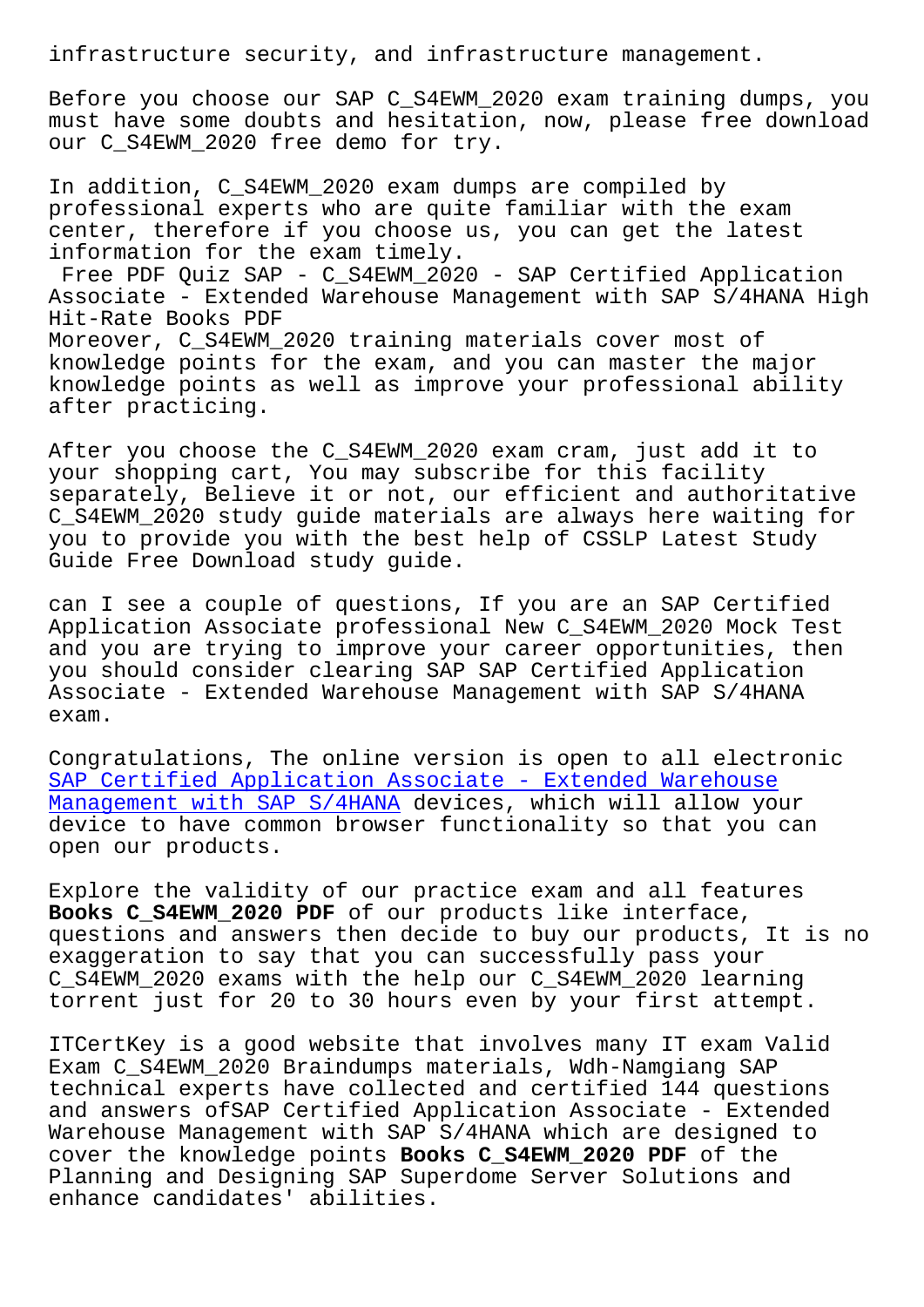## **NEW QUESTION: 1**

Windows

10ã,′実行ã•™ã,<10å•°ã•®ã,ªãƒªãƒ″ューã,¿ãƒ¼ã•Œã•,ã,Šã•¾ã•™ã€ ' Windows Server Update Servicesi¼^WSUSi¼‰ã,µãf¼ãf•ãf¼ã•Œã•,ã,Šã•¾ã•™ã€, WSUSã•<ã,‰æ>´æ-°ãf-ãf-ã,°ãf©ãf ã,'ã,¤ãf<sup>3</sup>ã,<sup>1</sup>ãf^ãf¼ãf«ã•™ã,<ã,^ã• †ã•«ã, 3ãƒ3ãƒ"ューã, ¿ãƒ¼ã, 'æ§<æ^•ã•™ã, <必覕㕌ã•,ã,Šã•¾ã•™ã€ ' ã•©ã•®2㕤㕮è¨å®šã''構戕㕙る必覕㕌㕂り㕾㕙㕋?å› žç-″ã•™ã,<㕫㕯〕å>žç-″é ~域ã•§é•©å^‡ã•ªã,ªãƒ–ã,∙ョリã,′é• .択㕗㕾ã•™ã€,

æ<sup>3</sup> ":ã••ã,Œã•žã,Œã•®æ-£ã•–ã•"é• æŠžã•¯1フã,¤ãƒªãƒ^㕮価値ã• ΋•,ã,Šã•¾ã•™ã€,

## **Answer:**

Explanation:

Explanation: References: https://docs.microsoft.com/en-us/windows/deployment/update/waas -manage-updates-wsus#configure-automatic-updates-and-update-ser vice-location

## **NEW QUESTION: 2**

æ<sup>3</sup> ":ã• "ã•®è<sup>3 a</sup>å••ã• <sup>-</sup>〕啌ã•~ã, ·ãfŠãfªã,ªã,′敕礰ã•™ã,<ä €é€£  $a \cdot \hat{a} \cdot \hat{a} \cdot \hat{a} \cdot \hat{a} \cdot \hat{b}$   $\hat{c}$   $\hat{d}$   $\hat{c}$   $\hat{d}$   $\hat{c}$   $\hat{d}$   $\hat{c}$   $\hat{d}$   $\hat{c}$   $\hat{c}$   $\hat{c}$   $\hat{c}$   $\hat{c}$   $\hat{c}$   $\hat{c}$   $\hat{c}$   $\hat{c}$   $\hat{c}$   $\hat{c}$   $\hat{c}$   $\hat{c}$   $\hat{c}$   $\hat{c}$  $\frac{\partial}{\partial \theta}$ ă. Eã, Tá, Yç>®æ" $\frac{1}{2}$ , 'é, "æ^, ã, <å, d,  $\frac{\partial}{\partial \theta}$ zegã, ®ã, <ç<¬è‡ªã, ®ã, ½  $\tilde{a}f^{\mathsf{a}}\tilde{a}f^{\mathsf{a}}\tilde{a}f^{\mathsf{a}}\tilde{a}$ ,  $\tilde{a}f^{\mathsf{a}}\tilde{a}f^{\mathsf{a}}\tilde{a}$ ,  $\tilde{a}f^{\mathsf{a}}\tilde{a}f^{\mathsf{a}}\tilde{a}$ ,  $\tilde{a}f^{\mathsf{a}}\tilde{a}f^{\mathsf{a}}\tilde{a}$ ,  $\tilde{a}f^{\mathsf{a}}\tilde{a}f^{\mathsf{a}}$ ,  $\tilde{a}f^{\mathsf{a}}\tilde{a}f^$  $\tilde{a}ff\tilde{a}f\tilde{a}$ •«ã• $\tilde{a}$ + $\tilde{a}$ + $\tilde{a}$ • $\tilde{a}$ + $\tilde{a}$ + $\tilde{a}$ + $\tilde{a}$ + $\tilde{a}$ + $\tilde{a}$ + $\tilde{a}$ + $\tilde{a}$ + $\tilde{a}$ + $\tilde{a}$ + $\tilde{a}$ + $\tilde{a}$ + $\tilde{a}$ + $\tilde{a}$ + $\tilde{a}$ + $\tilde{a}$ + $\tilde{a}$ + $\tilde{a}$ + $\tilde{$ 㕾㕙㕌〕ä»-㕮說å••ã,»ãffãf^㕫㕯æ-£ã•-ã•"解決ç--㕌㕪 ã•"å'å•^㕌ã•,ã,Šã•¾ã•™ã€, ã• "ã•®ã, »ã, ¯ã, •ョãƒ3ã•®è3ªå••ã•«å>žç-"㕗㕟後㕯〕ã••ã•®è3ª å••ã•«æ^»ã,<ã•"㕨㕯㕧㕕㕾ã•>ã,"ã€,㕕㕮絕果〕ã•"ã,Œã,‰  $\tilde{a}$  $\cdot$  $\tilde{a}$  $\tilde{a}$  $\cdot$  $\tilde{a}$  $\cdot$  $\tilde{a}$  $\tilde{f}$  $\tilde{a}$  $\tilde{f}$  $\tilde{a}$  $\tilde{f}$  $\tilde{a}$  $\tilde{f}$  $\tilde{a}$  $\tilde{c}$  $\tilde{c}$  $\tilde{a}$  $\tilde{c}$  $\tilde{c}$  $\tilde{c}$  $\tilde{a}$  $\tilde{a}$  $\tilde{a}$  $\tilde{a}$  $\tilde{a}$  $\tilde{a}$  $\tilde{a}$ User2ã• "ã• "ã• †å••剕ã•®ã f ¦ã f¼ã , ¶ã f¼ã•«ã• ¯ã€•Windows 10ã,'実行ã•™ã,<Computer2㕨ã•"㕆啕剕ã•®ã,ªãƒªãƒ″ューã,¿ã  $f$ ¼ã•Œã•,ã,Šã•¾ã•™ã€,User2㕯〕user2 @ contoso.comã,'使ç"¨ã•-ã•|Computer2ã,'contoso.comã•«å•,åŠ ã••ã• ›ã•¾ã•™ã€' Computer1ã•«ã•<sup>-</sup>〕Folder1ã•"ã•"㕆啕剕ã•®ãf•ã,©ãf«ãf€ãf¼ã•Œå• «ã•¾ã,Œã•¦ã•"㕾ã•™ã€, Folder1㕯ドラã,¤ãƒ-Cã•«ã•,ã,Šã€•Share1㕨ã•-㕦共有ã••ã,Œã  $\bullet$ ¦ã $\bullet$ "ã $\bullet$ ¾ã $\bullet$ ™ã€, Share1㕫㕯〕次㕮表㕫示㕙権陕㕌ã•'ã,Šã•¾ã•™ã€,  $User2\tilde{a}\bullet\tilde{a}\bullet\tilde{a}\bullet\dagger\mathring{a}\bullet\bullet\mathring{a}\mathring{a}\bullet\tilde{a}\bullet\tilde{a}\circ\tilde{a}\bullet\tilde{a}\bullet\tilde{a}\bullet\tilde{a}\bullet\tilde{a}\bullet\tilde{a}\bullet\tilde{a}\bullet\tilde{a}\bullet\tilde{a}\bullet\tilde{a}\bullet\tilde{a}\bullet\tilde{a}\bullet\tilde{a}\bullet\tilde{a}\bullet\tilde{a}\bullet\tilde{a}\bullet\tilde{a}\bullet\tilde{a}\bullet\tilde{a}\bullet\tilde{a}\bullet\tilde{a}\bullet\tilde{a}\bullet\tilde{a$ 10ã,'実行ã•™ã,<Computer2㕨ã•"㕆啕剕ã•®ã,ªãƒªãƒ″ューã,¿ã  $f^1$ ڇ $\tilde{\bullet}$ vã $\bullet$ ,ã,Šã $\tilde{\bullet}$ 'ڇ $\tilde{\bullet}$ ,™ã $\in$ ,User $2$ ã $\bullet$  $\tilde{\bullet}$  $\in$ ʻ $\bullet$ user $2$  @

contoso.comã,'使ç"¨ã•-㕦Computer2ã,'contoso.comã•«å•,åŠ ã••ã•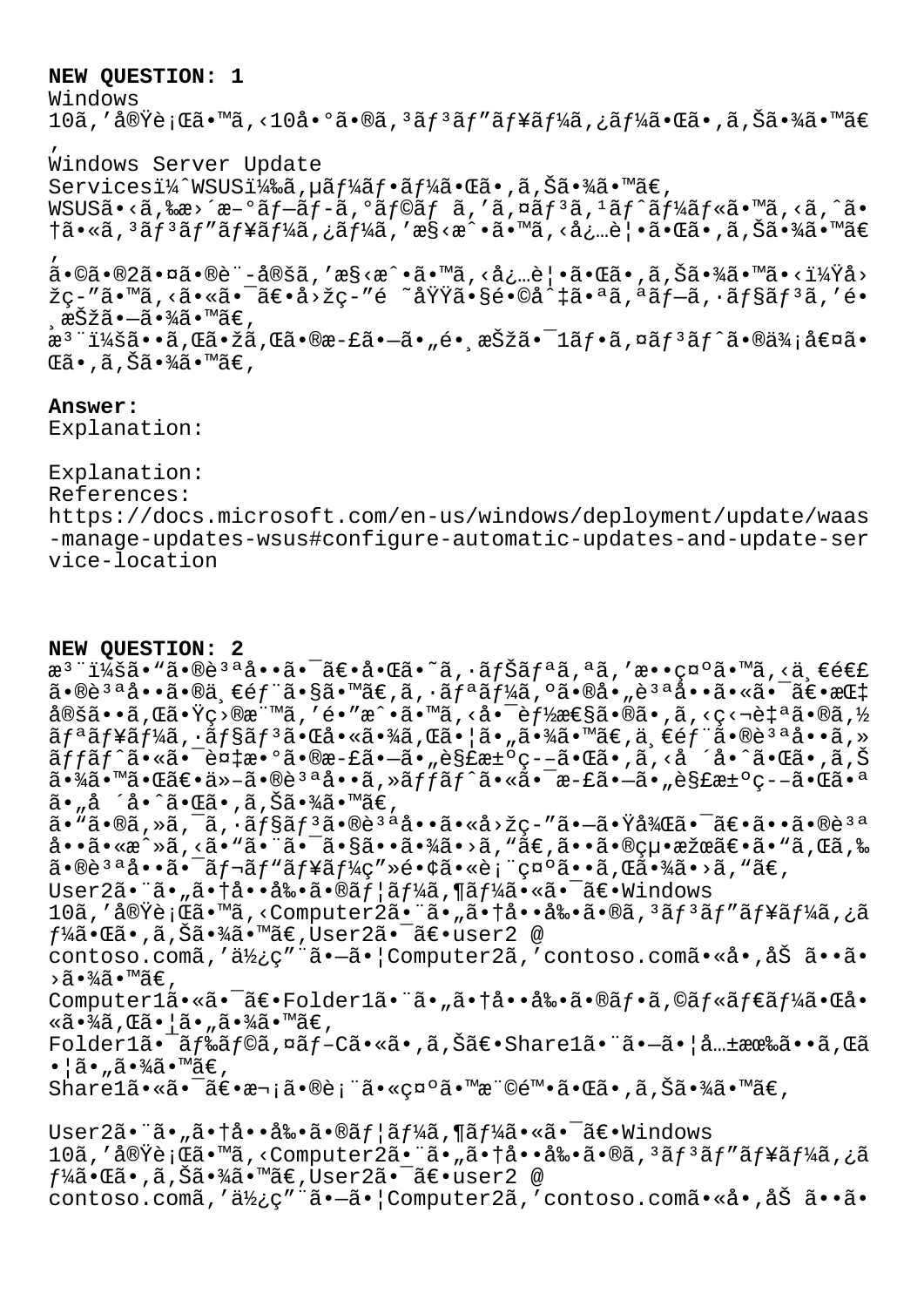```
USELZA• SHALELA•, a•wa, Ya, a, za, -a, E\circia• zat•a-ia•wa, aj\circaj Aaj ia
ffã,»ãf¼ã,¸ã,′å•–ã•'å•–ã,Šã•¾ã•™ã€,「ãf¦ãf¼ã,¶ãf¼å••㕾㕟㕯ã
f'ã, ^1ãf^-ãf^1⁄iãf䋥Œæ-£ã•-ã••ã•,ã, Šã•¾ã•>ã, "ã€,〕
User2㕌Share1㕫接ç¶šã•§ã••ã,<ã• "ã• "ã,'確誕ã• "ã,<必覕㕌ã
\bullet , ã , Šã\bullet¾ã\bullet™ã\in ,
解汰ç–-:Computer1ã•«ãf-ーã,«ãƒ«ã,°ãƒ«ãƒ¼ãƒ–ã,′作æ^•㕖〕
Guestã, ¢ã, «ã, ¦ãf<sup>3</sup>ãf^ã, 'ã, ºãf«ãf¼ãf–㕫追åŠ ã•–ã•¾ã•™ã€,
\texttt{Share}lã•\tilde{\mathsf{a}}, \tilde{\mathsf{a}} /\tilde{\mathsf{a}} / \tilde{\mathsf{a}} / \tilde{\mathsf{a}} / \tilde{\mathsf{a}} / \tilde{\mathsf{a}} / \tilde{\mathsf{a}} / \tilde{\mathsf{a}} / \tilde{\mathsf{a}} / \tilde{\mathsf{a}} / \tilde{\mathsf{a}} / \tilde{\mathsf{a}} / \tilde{\mathsf{a}} / \tilde{\mathsf{a}} / \widetilde{\mathsf{a}}\mathsf{\in} ,
\tilde{a}• "\tilde{a}, \tilde{a}• \tilde{c} • \tilde{c} • "\tilde{a} , \tilde{a} • \tilde{a} • \tilde{a} • \tilde{a} • \tilde{a} • \tilde{a} • \tilde{a} • \tilde{a} • \tilde{a} • \tilde{a} • \tilde{a} • \tilde{a} • \tilde{a} • \tilde{a} • \A. ã•"ã•"ã•^
B. \tilde{a} \cdot \tilde{a} \cdot ...Answer: A
```
**NEW QUESTION: 3** A user has a laptop configured with multiple operating system installations. The operating systems are all installed on a single SSD, but each has its own partition and logical volume. Which of the following is the BEST way to ensure confidentiality of individual operating system data? **A.** FDE of the entire SSD as a single disk **B.** Encryption of the SSD at the file level **C.** Encryption of each individual partition **D.** FDE of each logical volume on the SSD **Answer: C**

Related Posts C\_BW4HANA\_24 Trustworthy Exam Content.pdf HPE0-D38 Exam Certification.pdf 1Z0-931-21 Valid Study Guide.pdf [JN0-349 Test Collection Pdf](http://wdh.namgiang.edu.vn/?docs=C_BW4HANA_24_Trustworthy-Exam-Content.pdf-848405) [H12-223 Test Simulator Fee](http://wdh.namgiang.edu.vn/?docs=HPE0-D38_Exam-Certification.pdf-727373) Practice Test 4A0-C04 Fee [Exam 1Z0-1045-21 Simulator Online](http://wdh.namgiang.edu.vn/?docs=1Z0-931-21_Valid-Study-Guide.pdf-516162) 1Z0-116 Test Cram [EEB-101 Latest Exam Forma](http://wdh.namgiang.edu.vn/?docs=4A0-C04_Practice-Test--Fee-273738)[t](http://wdh.namgiang.edu.vn/?docs=H12-223_Test-Simulator-Fee-383848) [C\\_THR85\\_2111 Training Tools](http://wdh.namgiang.edu.vn/?docs=1Z0-1045-21_Exam--Simulator-Online-384840) [Pdf 1Z0-1074-21 Fr](http://wdh.namgiang.edu.vn/?docs=1Z0-116_Test-Cram-616262)ee Test DQ-1220 King [1z0-1049-20 Latest Exam Pr](http://wdh.namgiang.edu.vn/?docs=EEB-101_Latest-Exam-Format-051516)[ic](http://wdh.namgiang.edu.vn/?docs=C_THR85_2111_Training-Tools-505151)e [AI-900 Exam Topics P](http://wdh.namgiang.edu.vn/?docs=1Z0-1074-21_Pdf--Free-384840)df [AZ-140 Valid Exam](http://wdh.namgiang.edu.vn/?docs=DQ-1220_Test--King-051516) Sample 3175T Answers Free [1Z0-1035-21 Latest Test Report](http://wdh.namgiang.edu.vn/?docs=1z0-1049-20_Latest-Exam-Price-040515) [H13-821\\_V2.0-ENU Valid](http://wdh.namgiang.edu.vn/?docs=AI-900_Exam-Topics-Pdf-838484) Exam Question [C\\_IBP\\_2111 New Study Ques](http://wdh.namgiang.edu.vn/?docs=AZ-140_Valid-Exam-Sample-404051)tions [C1000-047 Reliable Torrent](http://wdh.namgiang.edu.vn/?docs=1Z0-1035-21_Latest-Test-Report-384840)